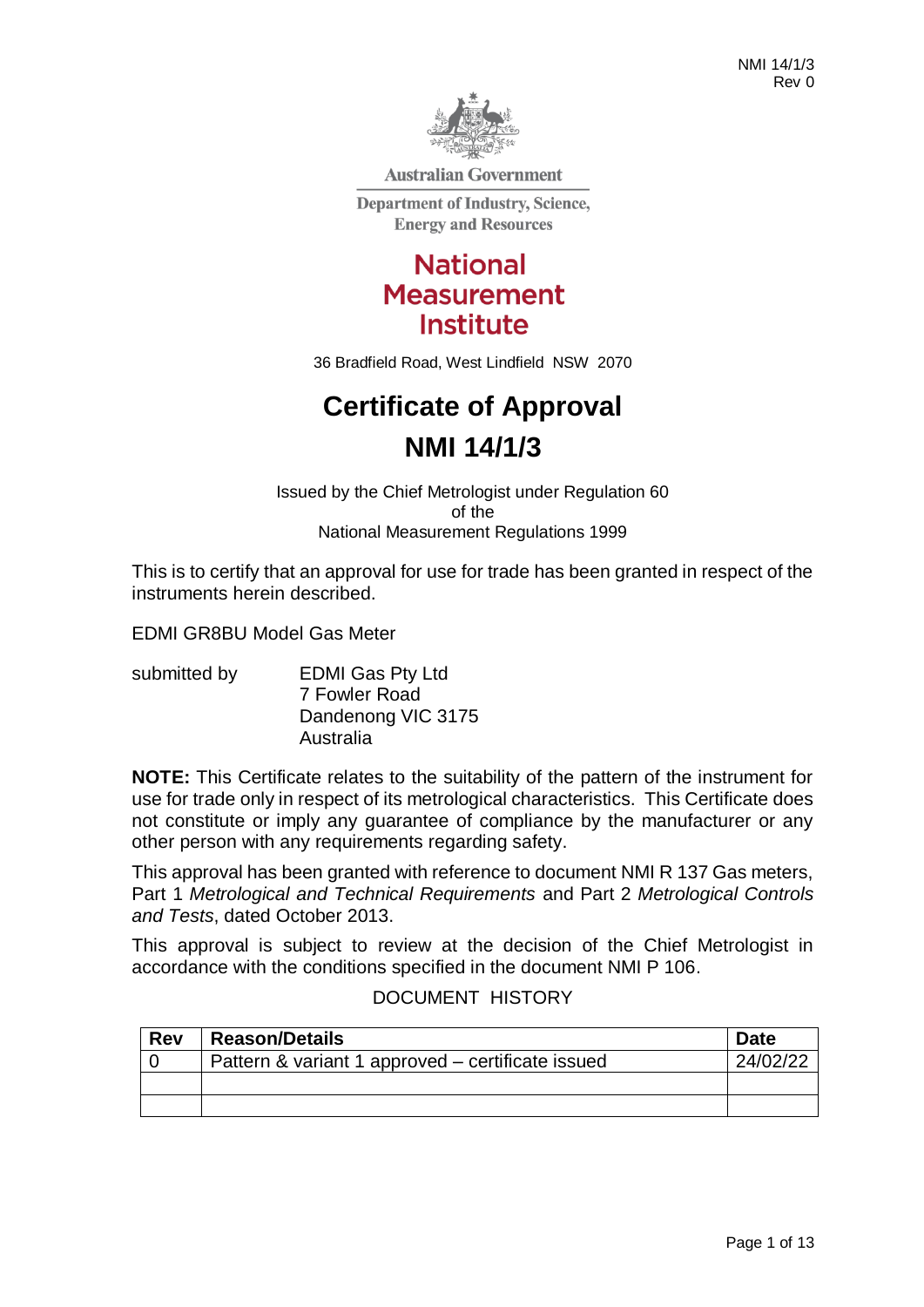### CONDITIONS OF APPROVAL

#### **General**

Instruments purporting to comply with this approval shall be marked with pattern approval number 'NMI 14/1/3' and only by persons authorised by the submittor.

It is the submittor's responsibility to ensure that all instruments marked with this approval number are constructed as described in the documentation lodged with the National Measurement Institute (NMI) and with the relevant Certificate of Approval and Technical Schedule. Failure to comply with this Condition may attract penalties under Section 19B of the National Measurement Act and may result in cancellation or withdrawal of the approval, in accordance with document NMI P 106.

Signed by a person authorised by the Chief Metrologist to exercise their powers under Regulation 60 of the *National Measurement Regulations 1999*.

**Darryl Hines** Manager Policy and Regulatory Services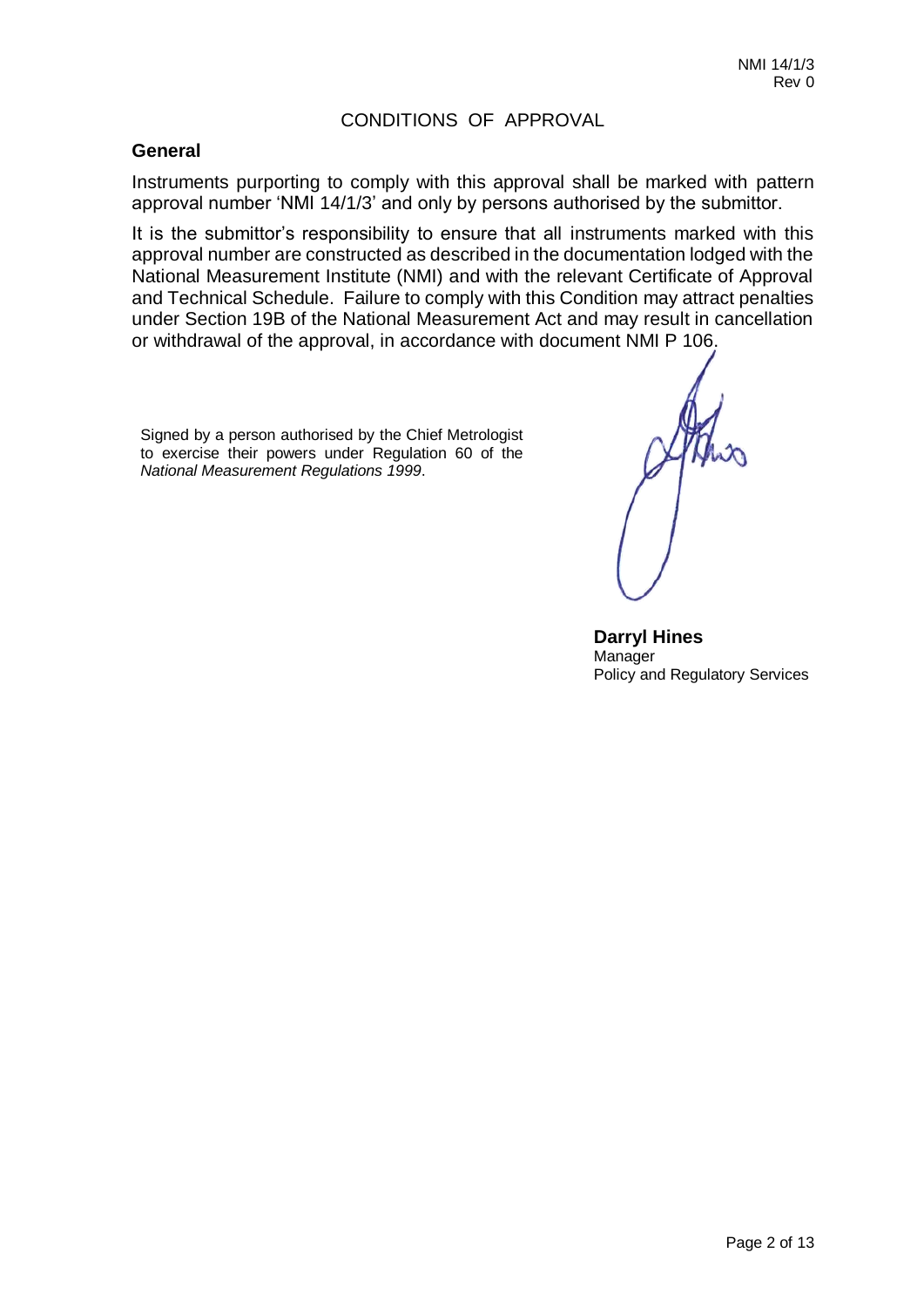# TECHNICAL SCHEDULE No 14/1/3

# **1. Description of Pattern approved on 24/02/22**

An EDMI GR8BU accuracy class 1.5 ultrasonic gas meter intended for the volumetric measurement of gas supplies for trade.

# **1.1 Field of Operation**

The field of operation of the measuring system using the EDMI GR8BU gas meter is determined by the following characteristics:

| Maximum flow rate, $Q_{\text{max}}$ :        | 10.0 $m^3/h$                           |
|----------------------------------------------|----------------------------------------|
| Transitional flow rate, $Q_t$ :              | $0.6 \text{ m}^3/h$                    |
| Minimum flow rate, Q <sub>min</sub> :        | $0.04 \text{ m}^3/h$                   |
| Cyclic volume, V:                            | NA.                                    |
| Minimum working pressure, p <sub>min</sub> : | Atmospheric                            |
| Maximum working pressure, p <sub>max</sub> : | 50 kPa                                 |
| Ambient temperature range:                   | -10 °C to +55 °C                       |
| Gas temperature range:                       | -10 °C to +55 °C                       |
| Pressure loss, Δp:                           | $0.2$ kPa                              |
| Accuracy class:                              | 1.5                                    |
| Electromagnetic class:                       | E <sub>2</sub>                         |
| Mechanical class:                            | M1                                     |
| Orientation:                                 | Horizontal only                        |
| <b>Flow Direction:</b>                       | Forward only (indicated with an arrow) |
| Power supply:                                | 3.6 V replaceable battery              |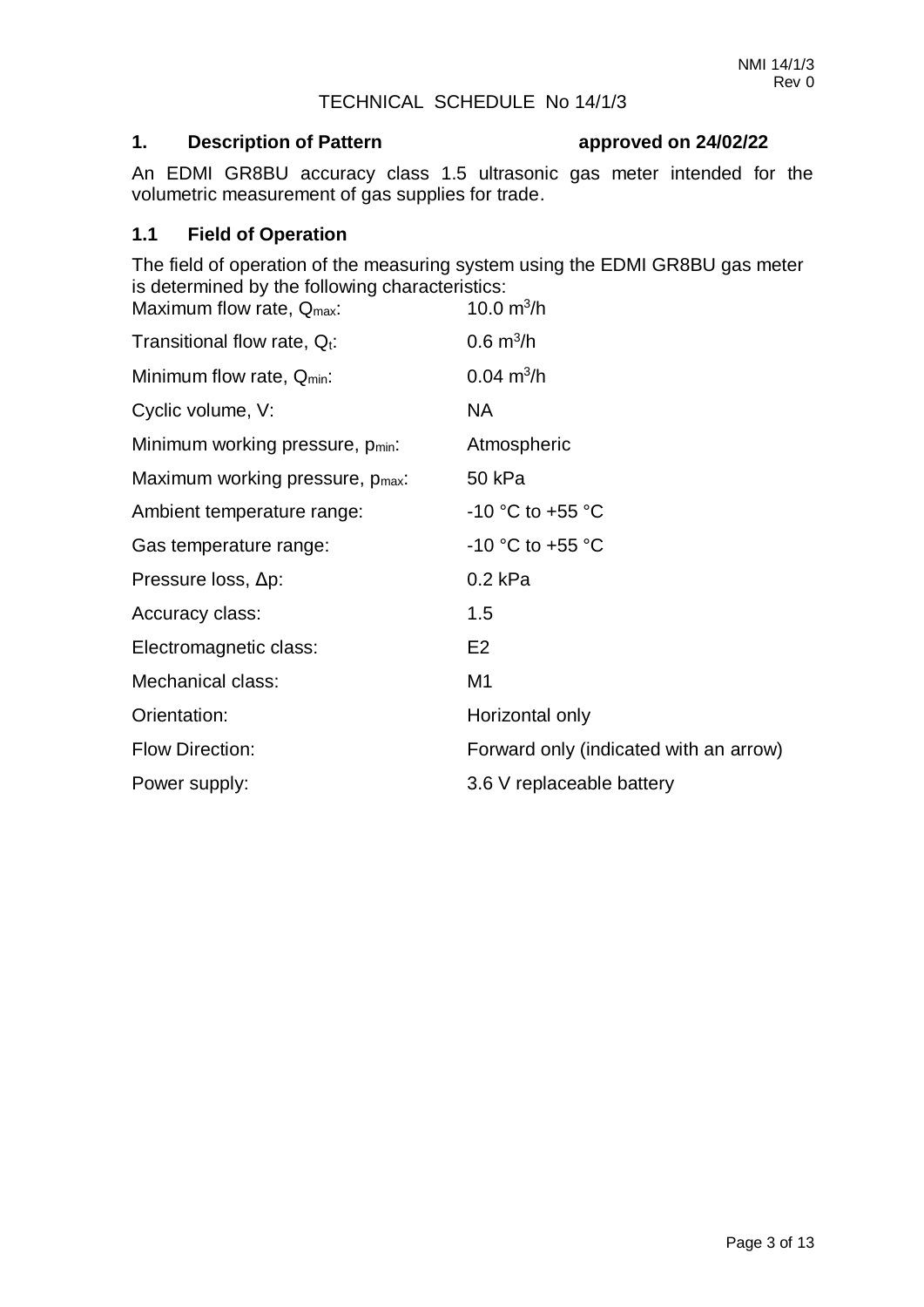# **1.2 Features/Functions**

The pattern (Figure 1) consists of an accuracy class 1.5 ultrasonic gas meter, incorporating an electronic indicating device (Figure 2), and has features/functions as listed below:

| Connection type:             | Vertical threaded connections 1" BS746:2014 centres                                                                                                      |  |  |  |
|------------------------------|----------------------------------------------------------------------------------------------------------------------------------------------------------|--|--|--|
| Display:                     | An electronic indicating device having a series of 8<br>aligned digits allowing for a maximum indication range<br>of 99,999.999 m <sup>3</sup> .         |  |  |  |
| Verification Scale Interval: | The meter may be placed into a verification mode<br>(prior to sealing) which provides for a verification scale<br>interval of $0.00025$ m <sup>3</sup> . |  |  |  |
| Materials:                   | Metal chassis: powder coated SuperDyma™ special<br>hot dip galvanized steel                                                                              |  |  |  |
|                              | Indicating device: Polycarbonate                                                                                                                         |  |  |  |
|                              | Ultrasonic unit: Polybutylene terephthalate flow path<br>sensor and PCB                                                                                  |  |  |  |
| Output:                      | The meter may be fitted with a communication module<br>with LTE-M1 and NB-IoT capabilities.                                                              |  |  |  |
| Reverse flow:                | The meter incorporates a reverse flow alarm.                                                                                                             |  |  |  |

# **1.3 Conditions**

# **1.3.1 Installation Conditions:**

- a) The meter is approved for installation in piping arrangements where only mild flow disturbances may occur. The meter shall be marked with an "M" to indicate this condition (see clause 1.7).
- b) The meter shall be installed with a minimum straight length of piping upstream of the meter equal to 10 nominal diameters.
- c) No flow conditioner or flow straightener is required.

# **1.3.2 Gas Conditions:**

- a) The meter is approved for the metering of air and natural gas.
- b) The meter is approved for the metering of natural gas with a hydrogen concentration of up to 23% by volume.

# **1.4 Software Version**

The Pattern is approved with the following software version:

Version number: 01.01.02.05

Checksum: 7A60C50A

# **1.5 Verification Provision**

Provision is made for the application of a verification mark.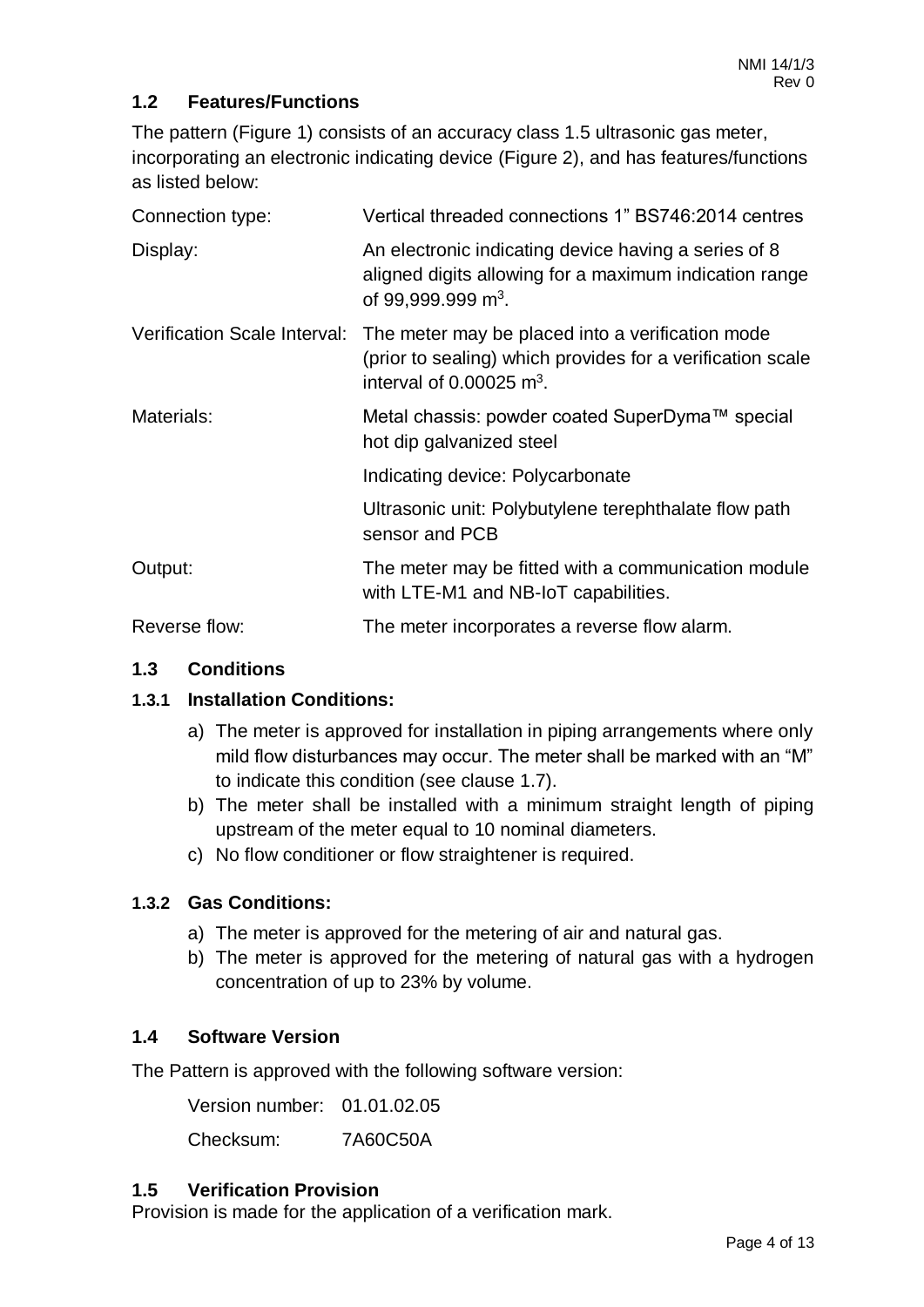# **1.6 Sealing Provision**

The front cover of the meter and the battery cover are fitted with tamper evident seals, the battery cover seals are marked 'EDMI' with the company logo (Figure 3). Upon opening the battery/meter cover, a tamper alarm is registered by the meter which is transmitted to the head-end next available transmission window.

The meter is fitted with a physical calibration seal (Figure 4) which needs to be broken in order to adjust any calibration settings. Each meter is also locked after verification and access is restricted by encrypted key to allow access to the meter console.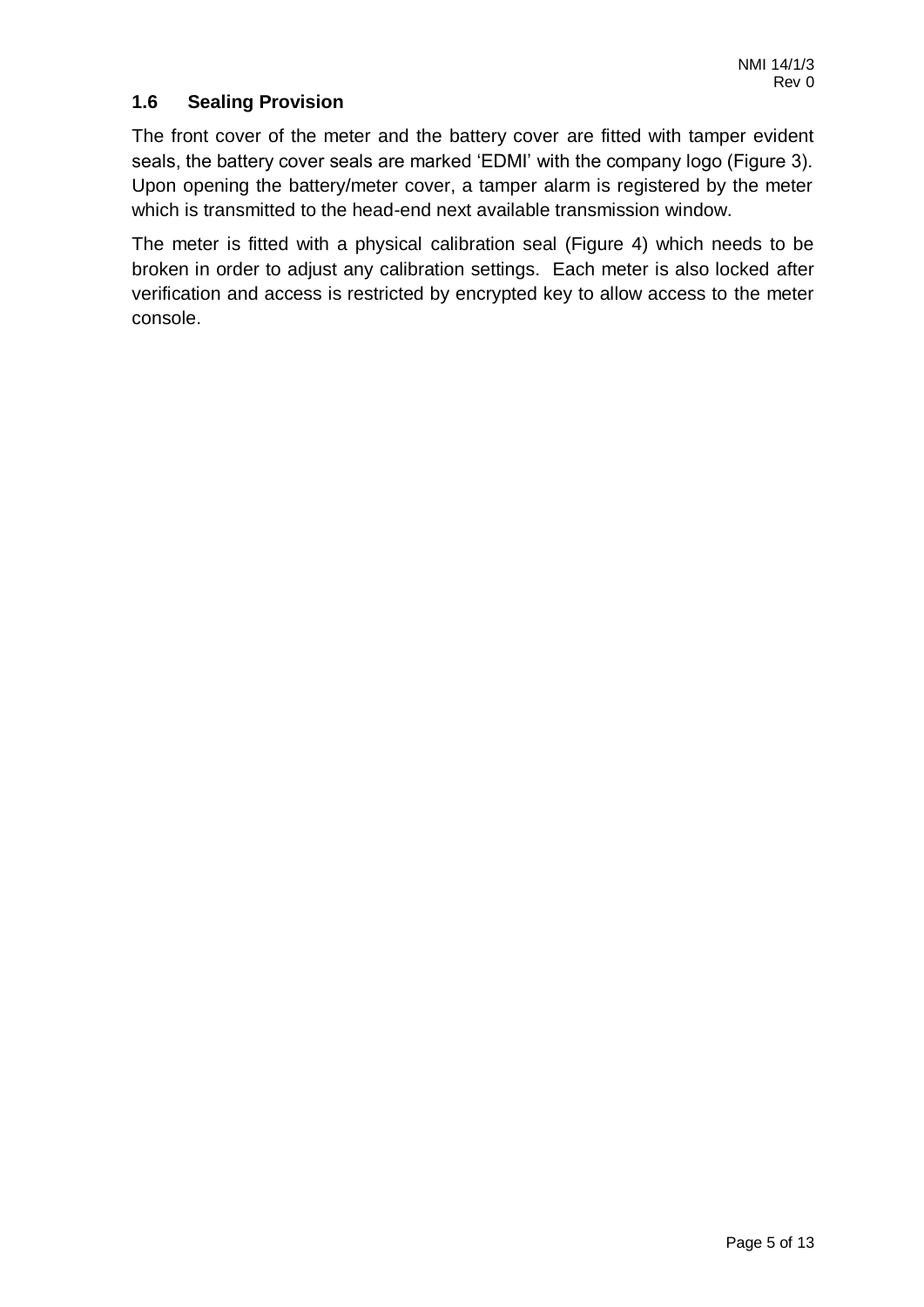# **1.7 Descriptive Markings and Notices**

Instruments shall be marked with the following data, either grouped or distributed on the casing, the indicating device dial or an identification plate (Figure 5):

| Manufacturer's name or trade mark          |                          |
|--------------------------------------------|--------------------------|
| Model designation                          |                          |
| Serial number                              |                          |
| Year of manufacture                        | <b>20YY</b>              |
| Pattern approval mark                      | NMI 14/1/3               |
| Accuracy class                             |                          |
| Maximum flow rate, $Q_{\text{max}}$        | $m^3/h$                  |
| Minimum flow rate, Q <sub>min</sub>        | $m^3/h$                  |
| Unit of measurement                        | m <sup>3</sup>           |
| Pulse output value (1)                     | $imp/m3$                 |
| Orientation <sup>(2)</sup>                 | H or V                   |
| Flow disturbance $(3)$                     | м                        |
| Direction of flow                          | $\rightarrow$ or similar |
| Measurement point for the working pressure |                          |
| Maximum pressure loss                      | Pa                       |
|                                            |                          |

 $(1)$  only applicable for meters fitted with a pulse output

 $(2)$  applicable for meters that operate in vertical or horizontal orientations only

(3) applicable for meters designed only to be installed in piping arrangements where only mild flow disturbances may occur

For instruments that incorporate electronic devices, the following information can either be physically marked on the instrument or provided electronically via the indicating device or similar means:

| Transitional flow rate, $Q_t$            | m <sup>3</sup> /h                                                    |
|------------------------------------------|----------------------------------------------------------------------|
| Gas temperature range                    | ……--…… °C                                                            |
| Gas pressure range                       | - kPa                                                                |
| Electromagnetic class                    | E <sub>2</sub>                                                       |
| Environmental class                      | M1                                                                   |
| For meters with an external power supply | the voltage and frequency                                            |
| For battery powered meters               | a replacement date or similar<br>indication of expected battery life |
| Software identification:                 | 01.01.02.05                                                          |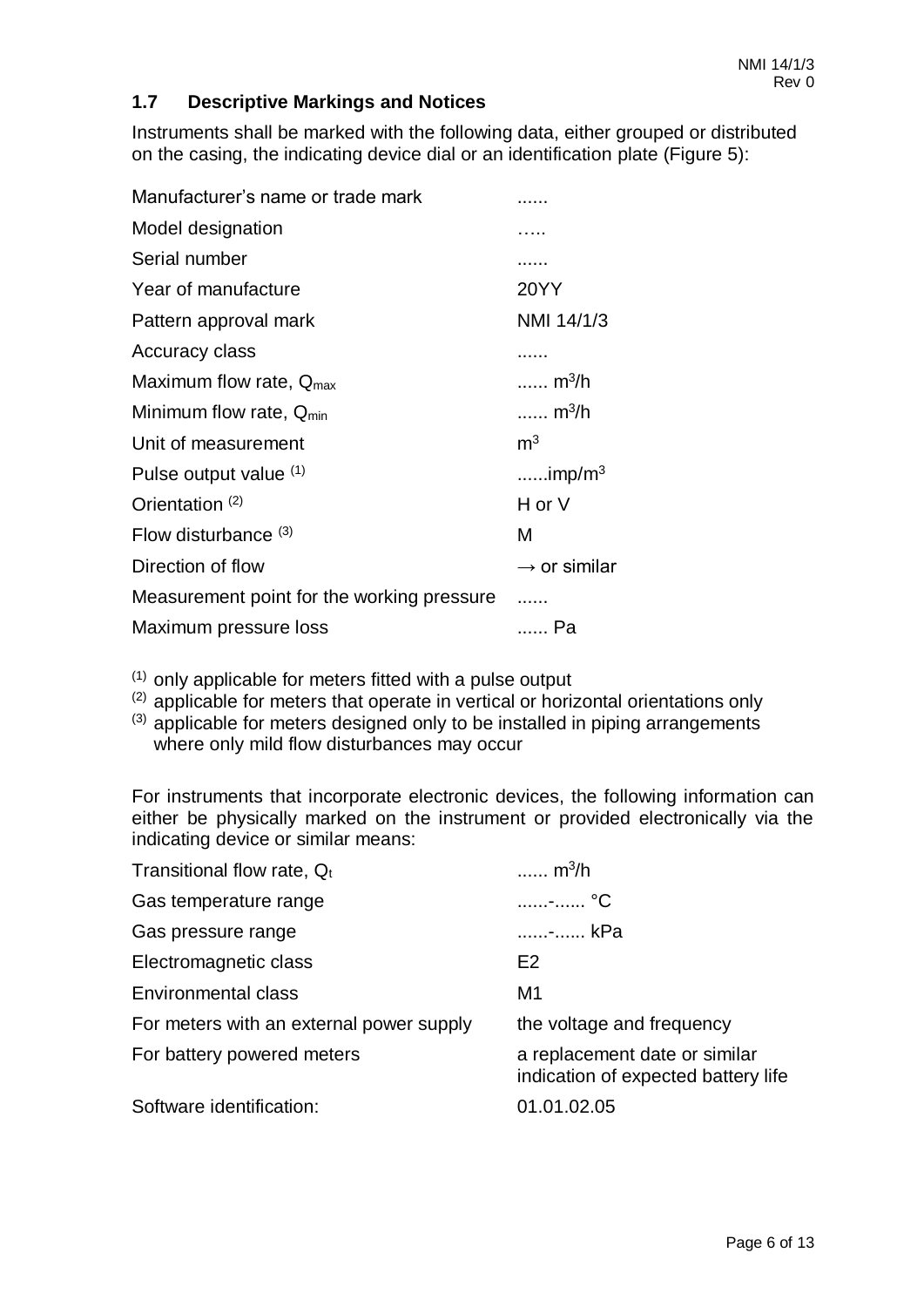# **2. Description of Variant 1 approved on 24/02/22**

The EDMI GR8BU gas meter is approved for the metering of air with the alternative flowrate range specified below:

| Maximum flow rate, $Q_{\text{max}}$ : | $8.0 \text{ m}^3/h$  |
|---------------------------------------|----------------------|
| Transitional flow rate, $Q_t$ :       | $0.6 \text{ m}^3/h$  |
| Minimum flow rate, Q <sub>min</sub> : | $0.04 \text{ m}^3/h$ |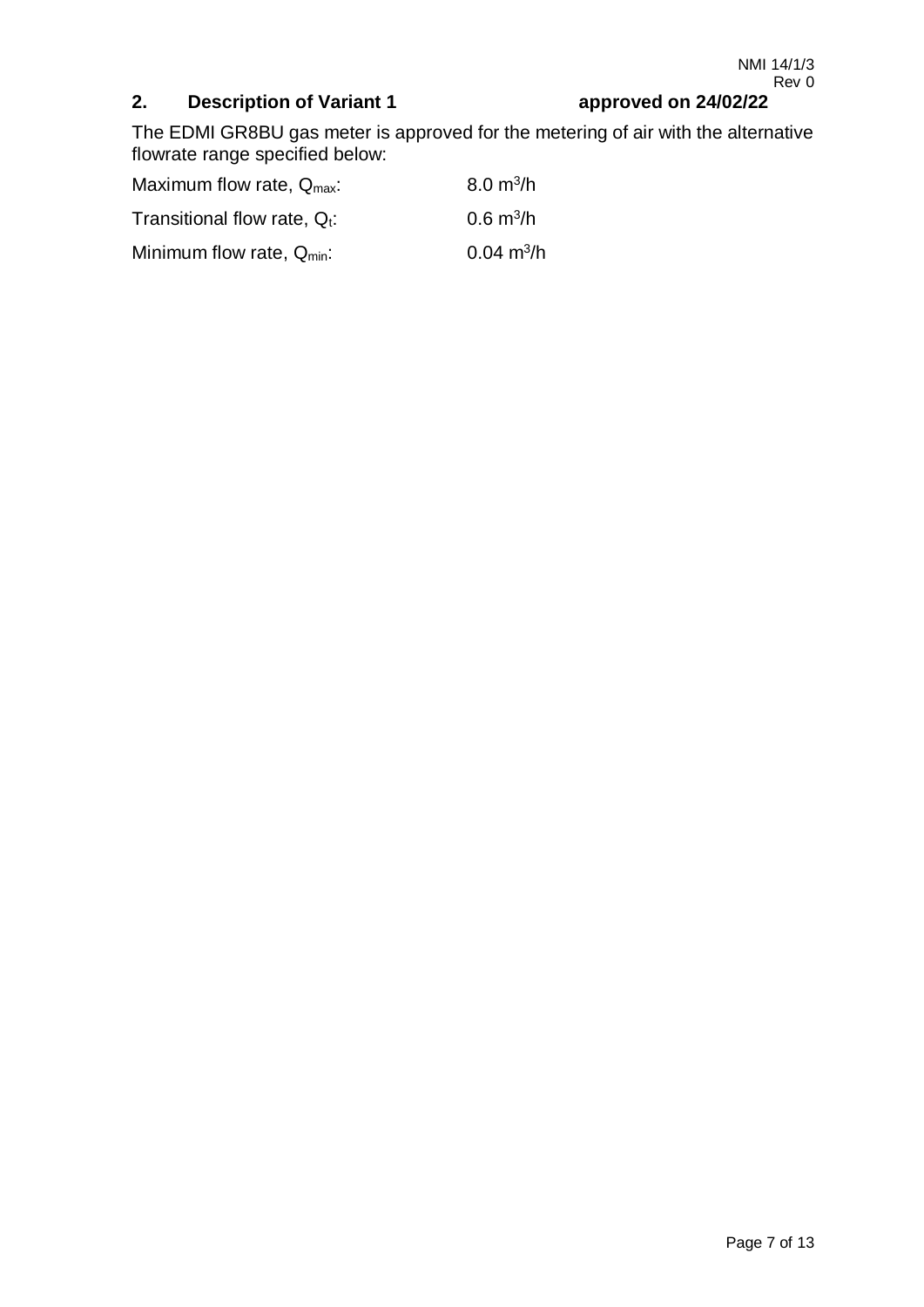# TEST PROCEDURE No 14/1/3

Gas meters tested for verification shall comply with the Certificate of Approval, Technical Schedule, and the maximum permissible errors and weighted mean errors for initial and subsequent verification at the operating conditions in effect at the time of verification.

Maximum permissible errors (MPEs) and weighted mean error (WME) for the initial and subsequent verification of gas meters are given below in Table 4 and Table 5.

|                               | During pattern evaluation<br>and initial verification |           |            | During subsequent<br>verification and in-service |      |      |
|-------------------------------|-------------------------------------------------------|-----------|------------|--------------------------------------------------|------|------|
| Flow rate Q                   | Accuracy class                                        |           |            | Accuracy class                                   |      |      |
|                               | 0.5                                                   |           | 1.5        | 0.5                                              |      | 1.5  |
| $Q_{\text{min}} \leq Q < Q_t$ | $± 1\%$                                               | ±2%       | ± 3%       | ± 2%                                             | ±4%  | ± 6% |
| $Q_t \le Q \le Q_{max}$       | $\pm 0.5 \%$                                          | $\pm$ 1 % | $± 1.5 \%$ | ±1%                                              | ± 2% | ± 3% |

**Table 4. MPEs for Gas Meters**

# **Table 4. Maximum Permissible WME for Gas Meters**

|     | During pattern evaluation and initial verification |              |              |  |
|-----|----------------------------------------------------|--------------|--------------|--|
|     | Accuracy class                                     |              |              |  |
|     | 0.5                                                |              | 1.5          |  |
| WME | $\pm 0.2 \%$                                       | $\pm 0.4 \%$ | $\pm 0.6 \%$ |  |

The verification test procedure for the Pattern and Variants is given below.

# **Test conditions**

The meter shall be tested within its rated operating conditions.

The meter may be tested with air or natural gas.

# **Test points**

The errors of indication for the gas meter shall be determined at flow rates distributed over the measuring range of the meter at regular intervals, including *Q*min and *Q*max and preferably *Q*t.

Based on three test points per decade the minimum number (*N*) of test points, ranking from  $i = 1$  to  $i = N$  can be calculated according to:

$$
N = 1 + 3 \cdot \log \left( \frac{Q_{\text{max}}}{Q_{\text{min}}} \right)
$$

Where  $N \geq 6$ , and rounded to the nearest integer.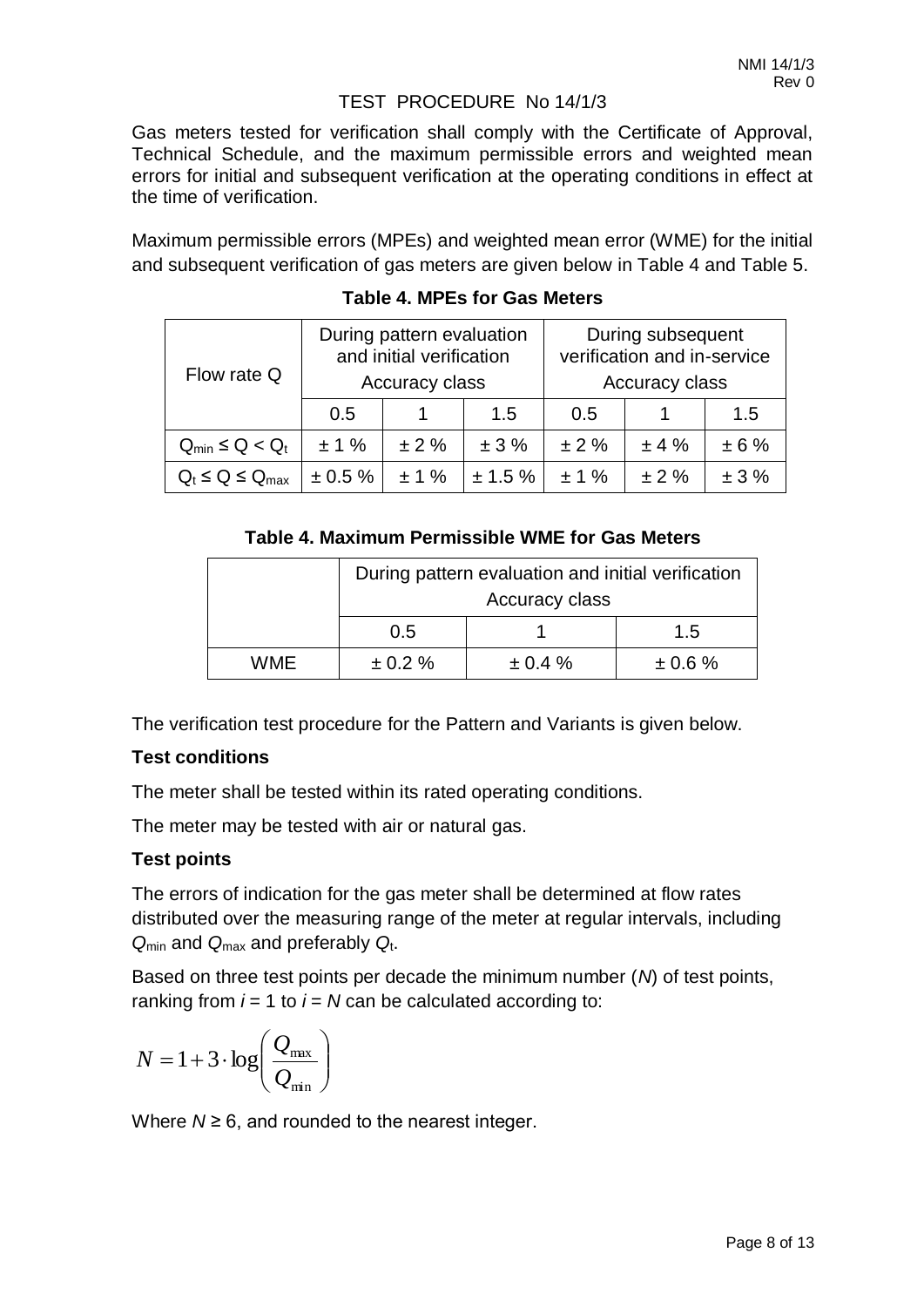For flow rates covering two decades or more the following formula presents an adequate regular distribution of flow rates for  $i = 1$  to  $i = N-1$  and  $Q_N = Q_{min}$ .

$$
Q_i = \left(\sqrt[3]{10}\right)^{i-i} \cdot Q_{\text{max}}
$$

.

NOTE: NMI reserves the right to vary this procedure. Any such variation shall be notified in writing by NMI.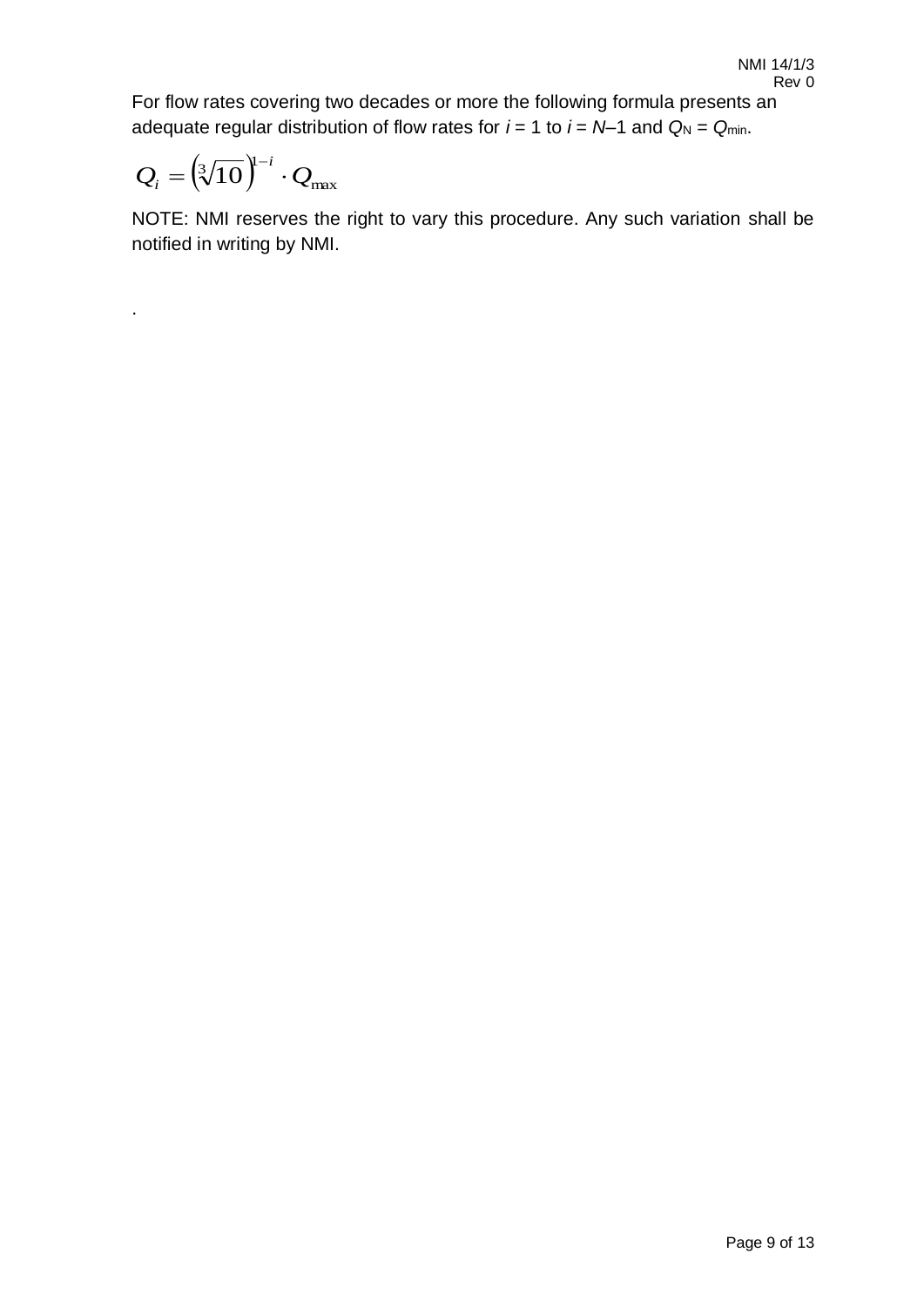

The EDMI GR8BU Model Gas Meter – The Pattern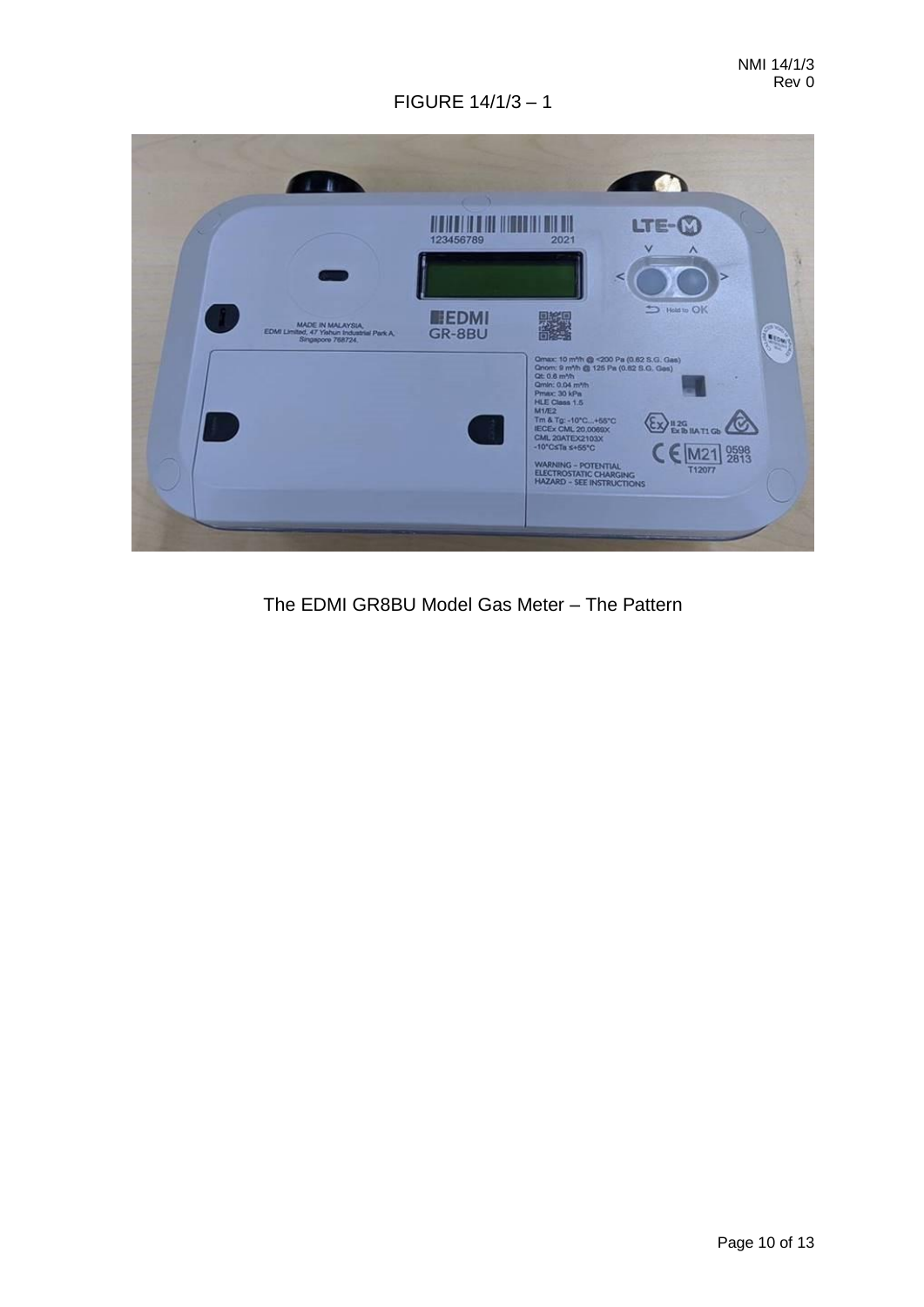

The indicating device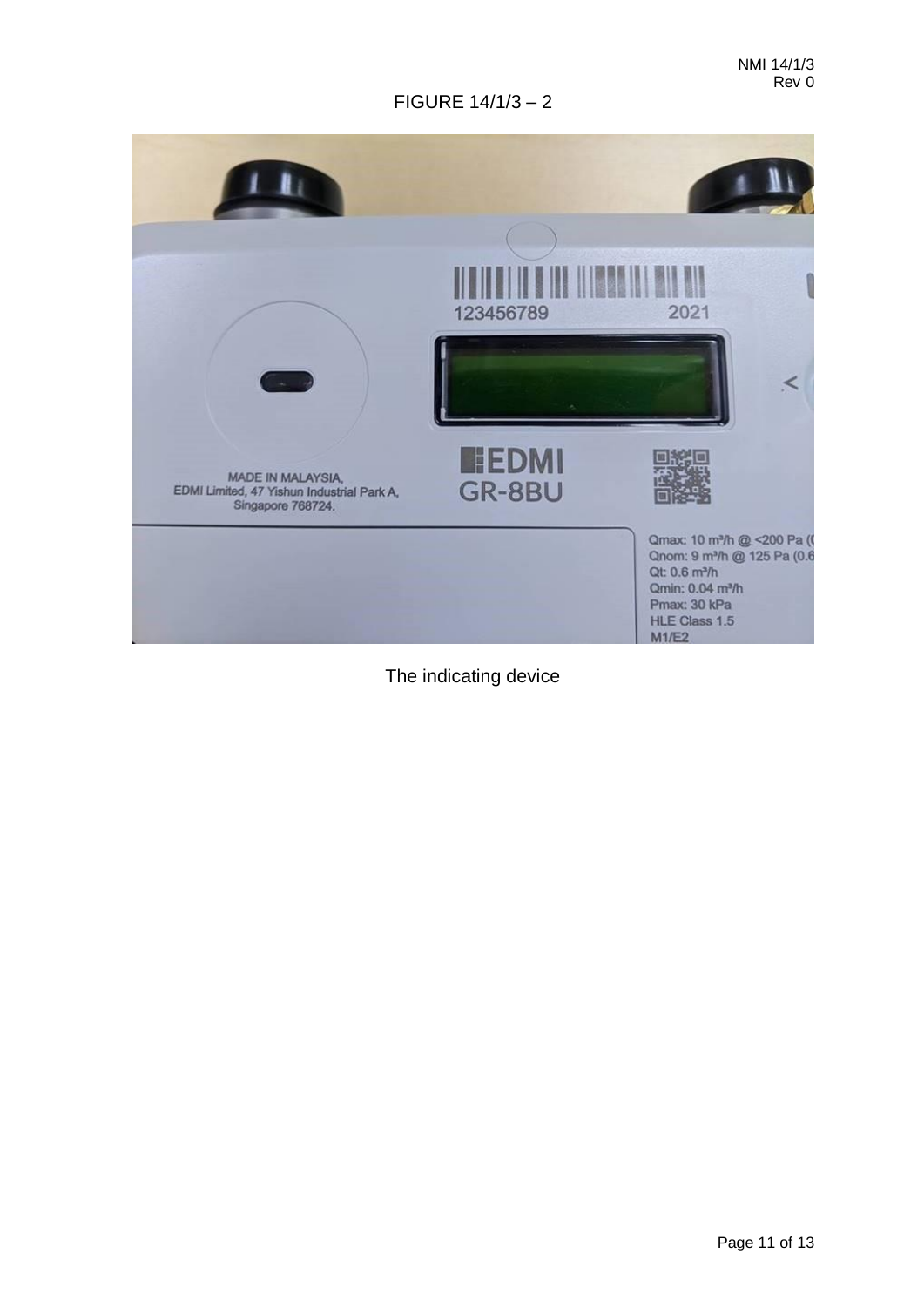

Sealing provisions

# FIGURE 14/1/3 – 4



Calibration seal